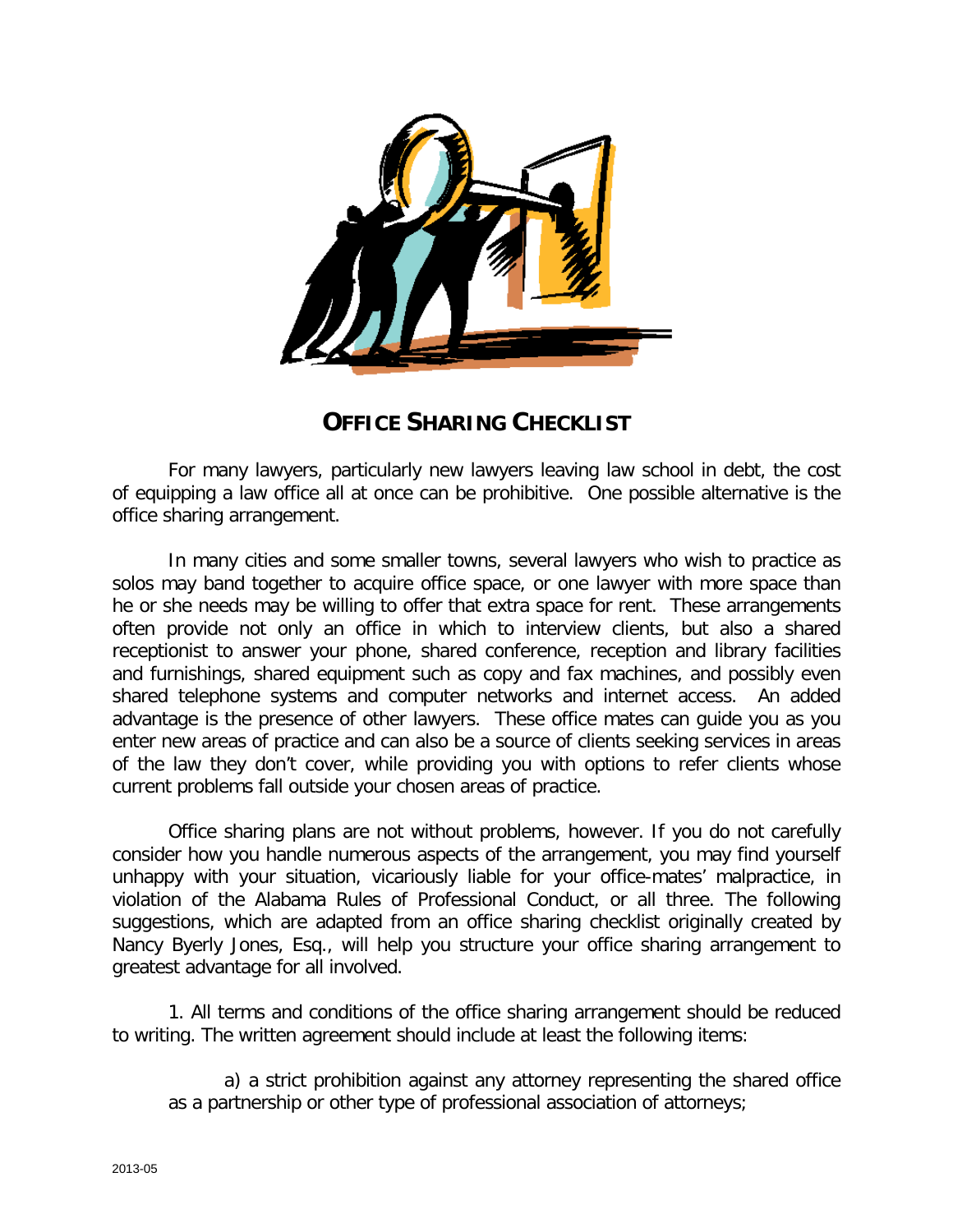b) a requirement that all attorneys involved in the arrangement maintain professional liability insurance, preferably with the same insurance carrier, having the same coverage limits and deductible;

c) a requirement that all attorneys involved in the arrangement utilize written engagement letters or fee agreements with all clients, and that these documents include a clear statement that the respective attorney is a sole proprietor (or other designation as appropriate should a partnership share space with other solos or another partnership) and not in partnership with the other office-sharing attorneys;

d) an agreement not to take adversarial positions in a case unless in strict compliance with applicable ethical rules and opinions; (See Formal Opinions 91- 01, 89-81, 89-41 and 89-03 which deal with shared space and shared employees. Remember that using shared employees may result in a breach of confidentiality when office-mates represent adversaries.)

e) a statement of the necessity to protect client confidentiality at all times, including the requirement that each attorney provide an appropriate number of locked file cabinets or separate locked file storage rooms, appropriate measures to ensure that shared computer networks allow the lawyers in the arrangement to access only their own files, and other similar measures needed to ensure the confidential safekeeping of client files and property, whether tangible or electronic;

f) a clear understanding of which, if any, office equipment is to be shared, who is to provide it, who will be responsible for its maintenance and repair, and how each person in the office will be charged for its use, and how it will be replaced, if necessary, should it become damaged or obsolete;

g) a clear understanding of the sharing, if any, of office personnel, the manner in which work priorities will be established, the payment of all relevant salaries and charges (including payroll and unemployment compensation taxes and workers compensation insurance, if required), continuing legal education courses if required, and how shared employees will be hired, evaluated, disciplined and fired;

h) a policy for leaving the office sharing arrangement, including the amount of advance written notice required, how shared equipment will be divided, and whether the person leaving will be responsible for finding someone to take his or her place;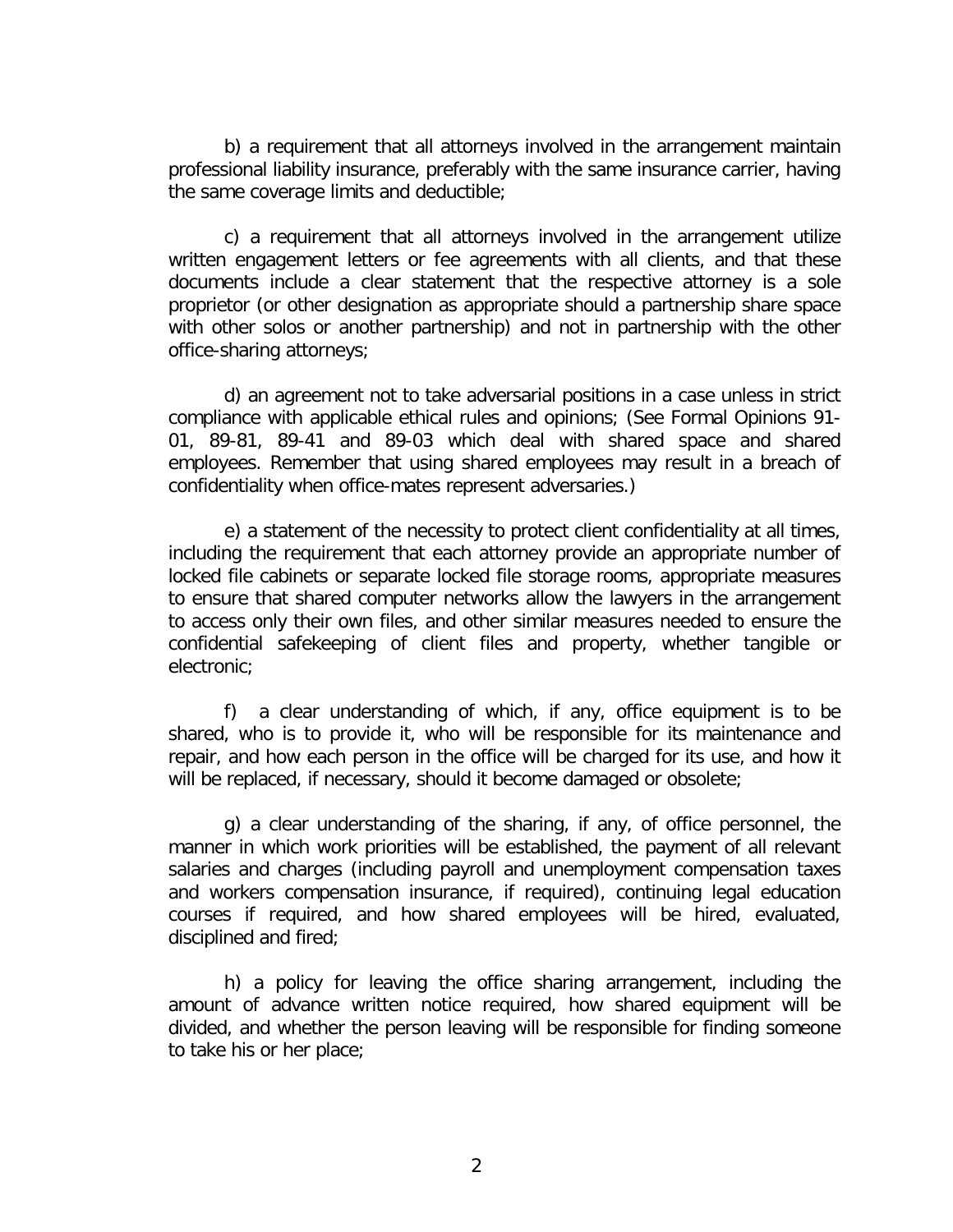i) a detailed outline of all financial responsibilities of each individual attorney or group of co-tenants, and the consequences of failure to meet those obligations;

j) a plan for sharing libraries, conference rooms and other "common" facilities; (Remember, shared on-line legal research resources may result in a breach of confidentiality if prior searches can be accessed by other office mates.)

k) a clear understanding of responsibilities for day to day maintenance and cleanup of "common" areas, including kitchens, restrooms and workrooms;

l) provisions clearly stating the duration of the agreement, procedures for review and revision, and how the agreement will be renewed (opt in or opt out), and details of how a dissolution of the arrangement will be handled; and

m) a provision stating how votes will be allocated among the participants (if a partnership of two or more attorneys shares space with one or more solo practitioners) and a provision for breaking a tie in the event that there are an even number of participant votes.

2. All engagement letters and fee agreements should be revised to include the statement regarding the attorney's status (sole practitioner, partners sharing space with other sole proprietors, etc.) and an explanation that there is no partnership relationship with the other attorneys with whom space is being shared.

3. Whenever two or more attorneys within the space sharing arrangement work together on a case, if the type of case allows it, they should have separate fee agreements with the client, clearly setting forth what part of the case each attorney will handle. Each attorney should then bill and collect separately for his or her portion of the work.

4. Care should be taken to avoid any outward signs that may cause or allow a client, or even a casual observer, to conclude that the attorneys sharing space are in practice together as a firm. In that respect, the following suggestions are helpful:

a) Signs should clearly delineate that each attorney is in practice by himself. (For example, an individual sign for each lawyer with the words "Attorney at Law" beneath the name, rather than one sign with all the names followed by the word "Attorneys.")

b) Interior space should be organized to emphasize separate offices whenever possible.